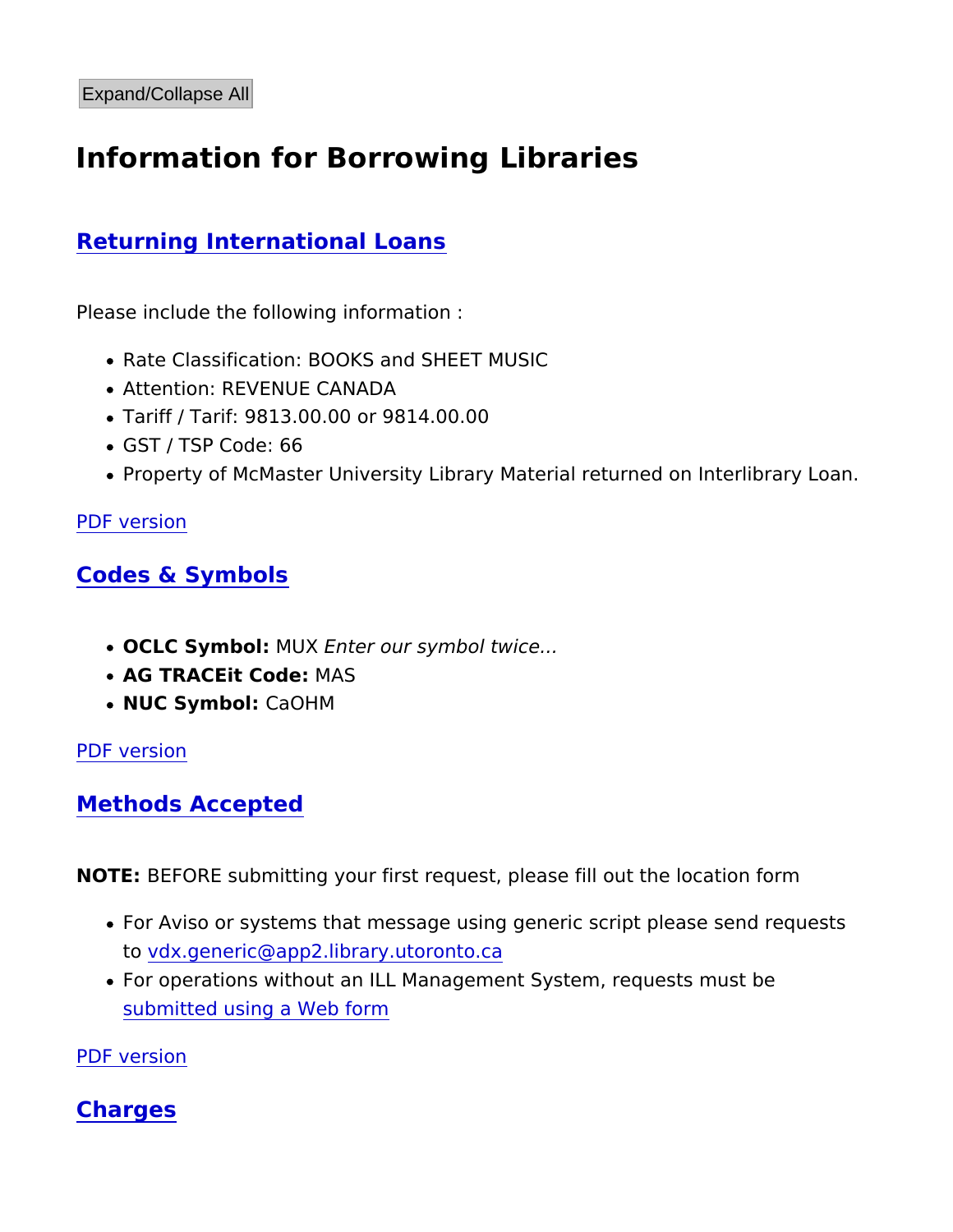- LoansCanadian locations \$10.00 (Cdn) per filled request; USA (US); International \$55 (US).
- PhotocopieGanadian locations \$10.00 (Cdn) per filled request; International locations: \$10 (US).
- Fax Charge\$1.00 per page and the cost of the photocopy.
- . Courier We will send collect via Purolator, Federal Express, DI Borrowing Library is responsible for any and all custom duties country's border. McMaster will not be responsible for these e
- Relais Xpres\& do notcharge a surcharge for sending via Relais
- RUSH When RUSH service is requested, there is an additional per item. Please call to make sure that a staff person is avail request in a timely manner.

#### [PDF vers](https://library.mcmaster.ca/print/pdf/node/17304)ion

## Billing Options

We prefer IFM billing through OCLC, but also accept Visa and Ma other requests, an invoice will be supplied with the material. Che Orders are tpayable to: McMaster UniveWs et do not accept third party cheques.

#### [PDF vers](https://library.mcmaster.ca/print/pdf/node/17304)ion

## Loan Period

- Three weekswith NO renewals.
- Microfilm: Maximum of 6 (six) reels per request.

#### [PDF vers](https://library.mcmaster.ca/print/pdf/node/17304)ion

## Theses or Dissertations

• When possible, borrowing libraries should check to see wheth thesis/dissertation is available in a digital format through our RepositoMyacSphere